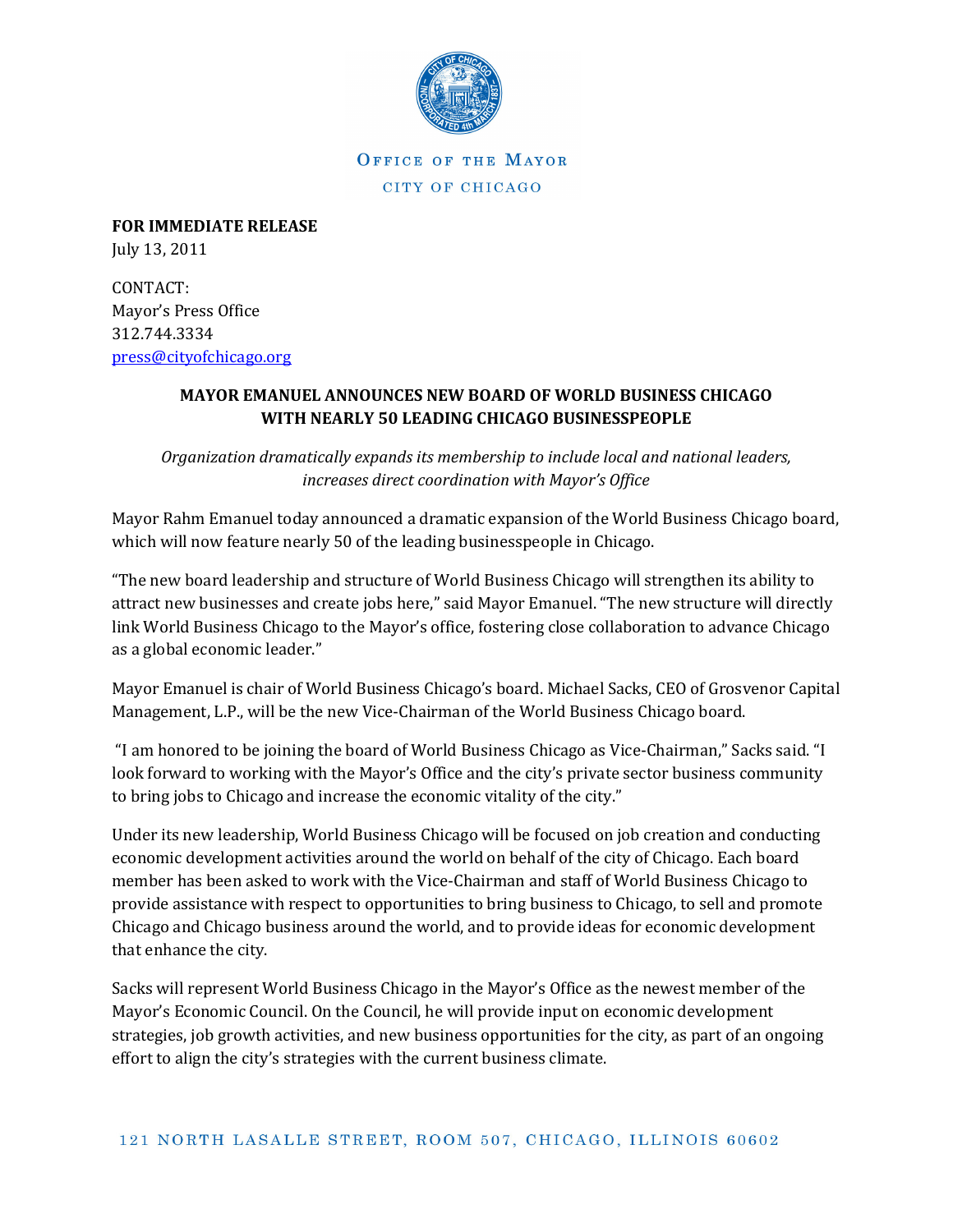

The board members include CEOs and other top executives from around the city of Chicago.

"I thank Michael D. O'Halleran for his more than a decade of service as co-chair of World Business Chicago, and I am grateful he and 15 existing board members will continue to serve on the board," Mayor Emanuel said.

The majority represent private sector companies, as public-private partnerships are a crucial focus of World Business Chicago. The new board is effective immediately.

The board of World Business Chicago is:

- Mayor Rahm Emanuel, City of Chicago (Chair)
- Michael Sacks, CEO, Grosvenor Capital Management L.P. (Vice-Chair)
- Anthony K. Anderson, Vice Chair and Midwest Managing Partner, Ernst & Young LLP
- Jeff Aronin, Chairman and CEO, Paragon Pharmaceuticals, Inc.
- James Bell, Executive Vice President, The Boeing Company
- Norman Bobins, Chairman, The Private Bank
- Marshall Bouton, President, Chicago Council on Global Affairs
- Bill Brodsky, Chairman and CEO, Chicago Board Options Exchange
- Greg Brown, Chairman and CEO, Motorola Solutions
- Debra Cafaro, Chairman and CEO, Ventas, Inc.
- James S. Crown, President, Henry Crown and Company
- Deborah DeHaas, Vice Chairman and Midwest Regional Managing Partner, Deloitte & Touche LLP
- Craig J. Duchossois, CEO, The Duchossois Group
- Terrence Duffy, Chairman, CME Group
- Donald Edwards, Managing Principal, Flexpoint Ford LLC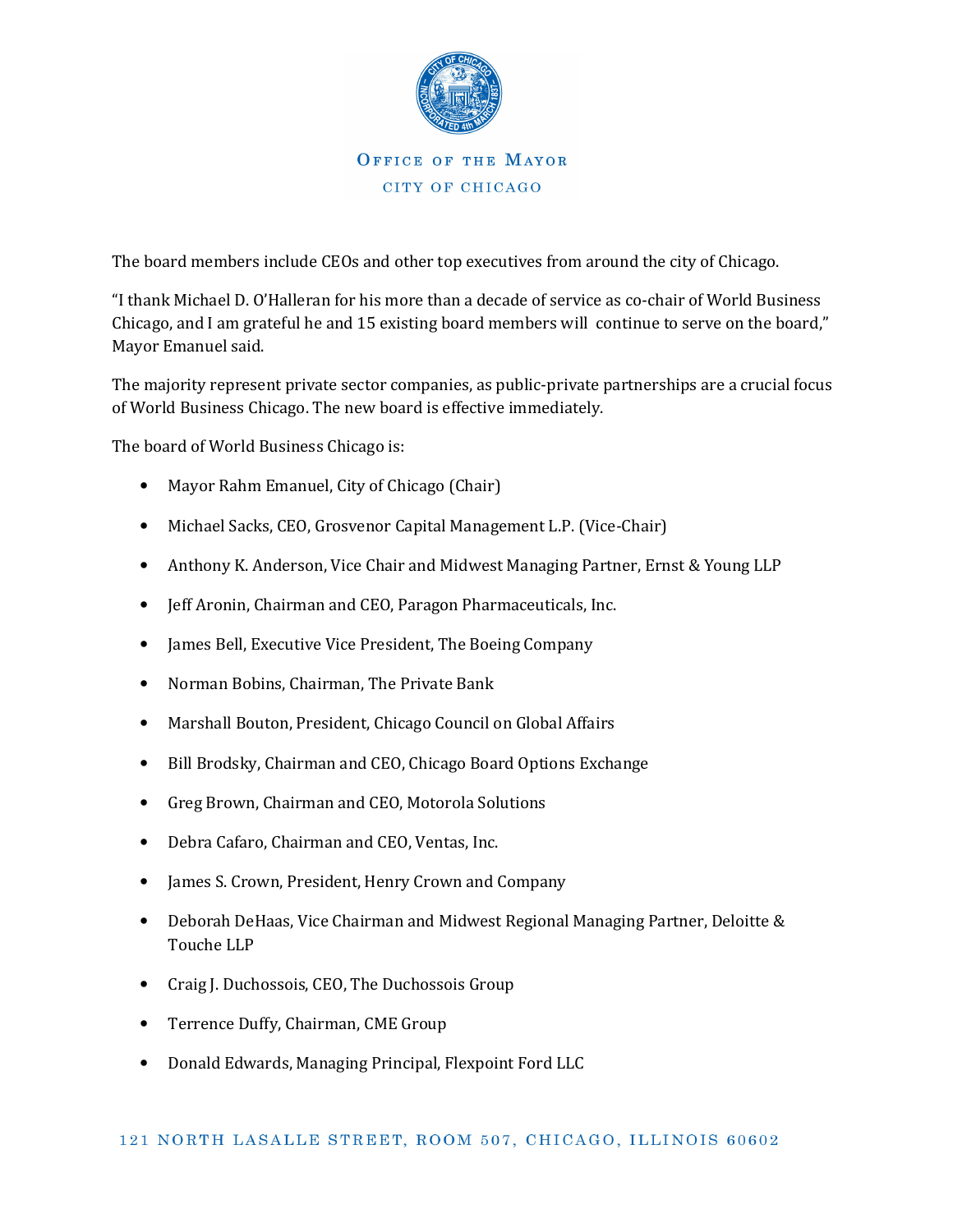

## CITY OF CHICAGO

- George Farr, Senior Executive Vice President, Veolia Environment & Veolia Environmental Services, North America
- Michael W. Ferro, Jr., Chairman and CEO, Merrick Ventures, LLC
- James T. Glerum, Chairman, Civic Consulting Alliance
- Antonio Gracias, Founder, CEO and Chief Investment Officer, Valor Equity Partners
- Daniel M. Hamburger, President and CEO, DeVry, Inc.
- Mellody Hobson, President, Ariel Investments
- Mark S. Hoplamazian, President and CEO, Hyatt Hotels Corporation
- Steve Koch, Vice Chairman, Credit Suisse
- Paul A. Laudicina, Managing Officer and Chairman of the Board, A.T. Kearney
- Eric Lefkofsky, Co-founder and Executive Chairman, Groupon
- Sam Mencoff, Co-CEO, Madison Dearborn Partners
- Michael H. Moskow, Former President, Federal Reserve Bank of Chicago
- Thomas F. Motamed, Chairman and CEO, CNA
- William A. Osborn, Chairman of the Board of Trustees, Northwestern University
- Michael D. O'Halleran , Executive Chairman, Aon Benfield Corporation
- Hank Paulson, Former Secretary, United States Department of the Treasury
- J.B. Pritzker, Co-founder and Managing Partner, The Pritzker Group
- Bruce V. Rauner, Principal, GTCR LLC
- Jim Reynolds, Co-founder, Chairman, and CEO, Loop Capital
- Desiree Rogers, CEO, Johnson Publishing Company, Inc.
- John W. Rowe, Chairman CEO, Exelon Corporation